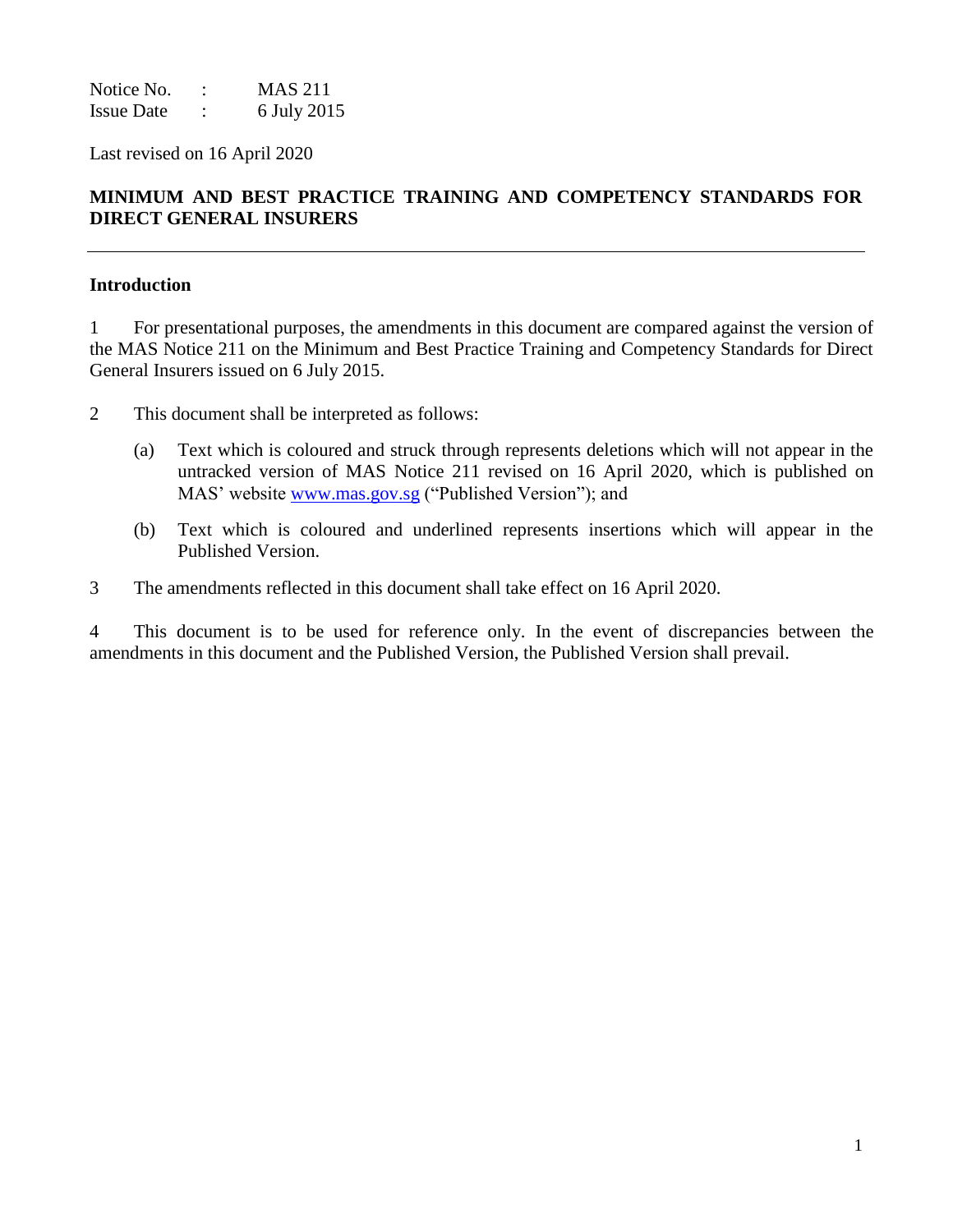Notice No. : MAS 211 Issue Date : 6 July 2015

Last revised on 16 April 2020

# **MINIMUM AND BEST PRACTICE TRAINING AND COMPETENCY STANDARDS FOR DIRECT GENERAL INSURERS**

### **Introduction**

- 1. This Notice is issued pursuant to section 64(2) of the Insurance Act (Cap. 142) ("**the Act**") and applies to all direct general insurers other than marine mutual insurers and financial guarantee insurers.
- 2. This Notice sets out the following:

### **Part I – Mandatory Requirements**

- (a) Requirements for a direct general insurer in relation to its insurance agents;
- (b) Minimum examination requirements for a direct general insurer in relation to the training and competency of:
	- (i) its staff who sell or provide sales advice in respect of any insurance product, or provide advice relating to claims made or to be made under an insurance policy;
	- (ii) staff of a service provider engaged by the direct general insurer who handle claims for the direct general insurer, where such staff provide advice relating to claims made or to be made under an insurance policy; (hereinafter collectively known as "**Relevant Persons**" and each a "**Relevant Person**"); and
	- (iii) its insurance agents.

### **Part II – Non-mandatory Best Practice Standards**

(c) Best practice standards to be observed in respect of a Relevant Person or an insurance agent.

#### **Definitions**

3. For the purposes of this Notice -

"Agents' Registration Board" means the board set up by the General Insurance Association of Singapore ("**GIAS**") to register any general insurance agent acting for one or more licensed insurer carrying on general business;

"business day" means any calendar day, other than a Saturday, Sunday or public holiday;

[MAS Notice 211 (Amendment) 2020, wef 16 Apr 2020]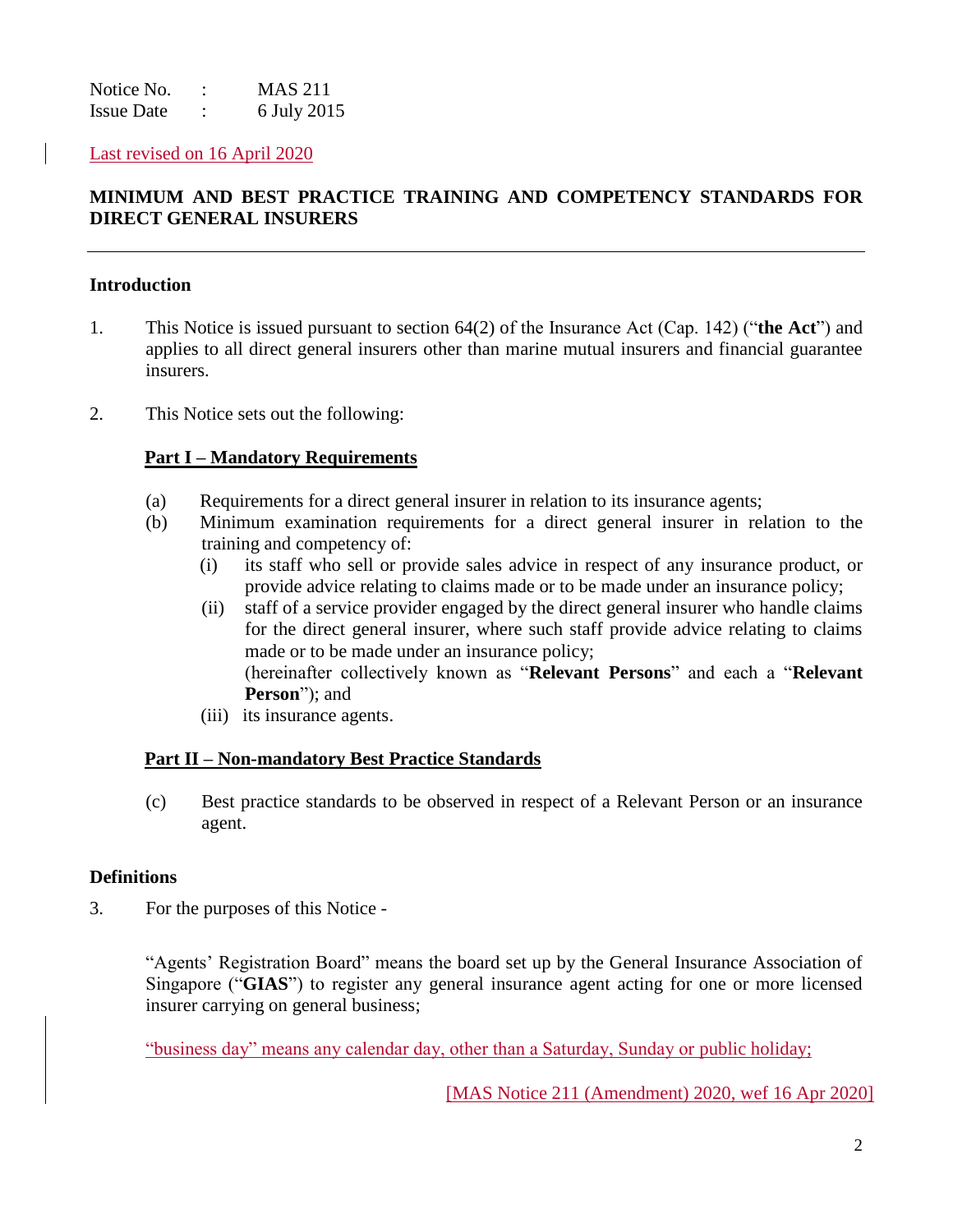"CGI qualification" means:

- (a) in relation to
	- (i) a Relevant Person or insurance agent who sells, provides sales advice on personal general insurance; or
	- (ii) a Relevant Person who provides advice relating to claims made or to be made in respect of personal general insurance,

qualification in the Basic Insurance Concepts and Principles (BCP) and the Personal General Insurance (PGI) modules of the Certification in General Insurance ("CGI")<sup>1</sup>;

- (b) in relation to
	- (i) a Relevant Person or insurance agent who sells, provides sales advice on commercial general insurance; or
	- (ii) a Relevant Person who provides advice relating to claims made or to be made in respect of commercial general insurance,

qualification in the Basic Insurance Concepts and Principles (BCP) and the Commercial General Insurance (ComGI) modules of the CGI.

"citizen of Singapore" has the same meaning as in Article 2(1) of the Constitution of the Republic of Singapore;

"direct general insurer" means an insurer licensed under section 8 of the Act to carry on direct general insurance business but excludes any marine mutual insurer and financial guarantee insurer;

"employment pass" has the same meaning as in regulation 2 of the Employment of Foreign Manpower (Work Passes) Regulations 2012;

"financial guarantee insurer" has the same meaning as in regulation 2 of the Insurance (Financial Guarantee Insurance) Regulations;

"permanent resident" has the same meaning as in section 2 of the Enlistment Act (cap. 93);

"relevant date" means –

 $\overline{a}$ 

- (a) in the case of a Relevant Person mentioned in paragraph 9C(a), the earliest of the dates mentioned in paragraphs  $9C(c)(i)$ ,  $(c)(ii)$  or  $(c)(iii)$ ; or
- (b) in the case of a Relevant Person mentioned in paragraph 9C(b), the date mentioned in paragraph  $9C(d)$ ;

[MAS Notice 211 (Amendment) 2020, wef 16 Apr 2020]

 $<sup>1</sup>$  The CGI is conducted by the Singapore College of Insurance and consists of 3 modules as follows:</sup>

<sup>(</sup>a) Basic Insurance Concepts and Principles (BCP);

<sup>(</sup>b) Personal General Insurance (PGI); and

<sup>(</sup>c) Commercial General Insurance (ComGI).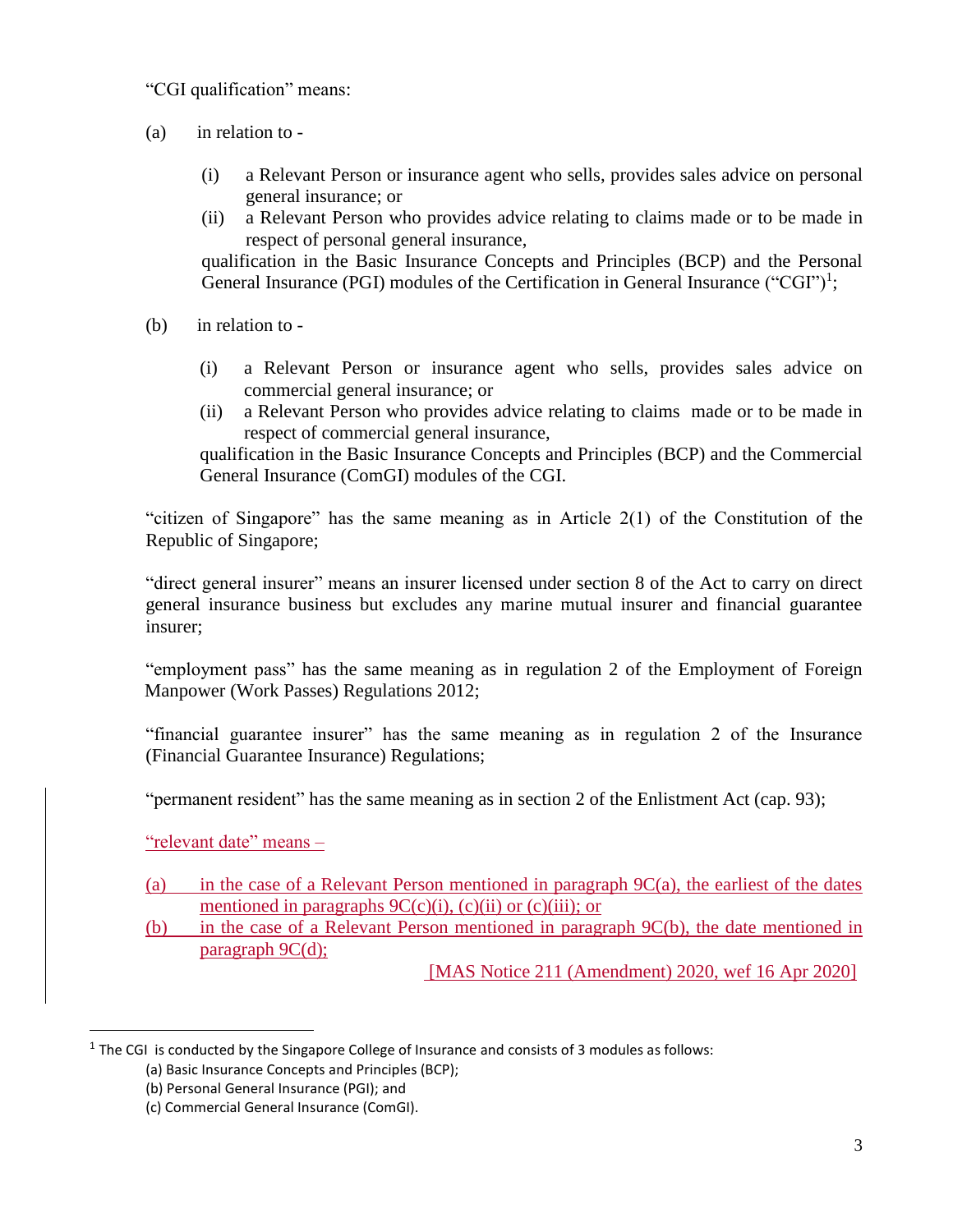"Trade Specific Agent" means an insurance agent for a direct general insurer, who does not carry on the business as an insurance agent in Singapore as his core business;

"work pass" has the same meaning as in section 2 of the Employment of Foreign Manpower Act (cap 91A.);

"work permit" has the same meaning as in regulation 2 of the Employment of Foreign Manpower (Work Passes) Regulations 2012.

4. The expressions used in this Notice shall, except where defined in this Notice or where the context otherwise requires, have the same meanings as in the Act.

### **Part I – Mandatory Requirements**

- 5. This Part sets out requirements which are mandatory. A failure to comply with a mandatory requirement is punishable under section 55(2) of the Act.
- 6. Subject to paragraphs 7, and 8 and 9A, a direct general insurer shall only enter into a contract of insurance arranged by an insurance agent, if -
	- (a) such agent is registered with the Agents' Registration Board; and
	- (b)he satisfies all of the following requirements:
		- (i) he is at least 18 years of age;
		- (ii) he is a citizen of Singapore or a permanent resident or a foreigner holding a valid work permit or employment pass issued by the Ministry of Manpower;
		- (iii) he has obtained minimum academic qualifications equivalent to or higher than 3 GCE "O" Level credit passes or at least attained the Basic Competency Examination Certificate awarded by the Singapore College of Insurance if the individual has no GCE "O" level credit passes; and
		- (iv) he is an individual who meets any of the following:
			- (A) has obtained the CGI qualification;
			- (B) was not required to obtain the CGI qualification when it was first introduced in 1990;
			- (C) has acceptable qualifications in lieu of the CGI qualification set out at Annex 1; or
			- (D) where he is a Trade Specific Agent, has acceptable qualification in lieu of the CGI qualification set out at Annex 2.

## [MAS Notice 211 (Amendment) 2020, wef 16 Apr 2020]

A copy of Annex 1 and Annex 2, as may be amended from time to time are set out at the Authority's Internet website at http://www.mas.gov.sg (under "Regulations and Financial Stability", "Regulations, Guidance and Licensing", "Insurance", "Notices", "Insurance Companies", "MAS 211 Minimum and Best Practice Training and Competency Standards for Direct General Insurers").

7. For the purposes of paragraph 6, an insurance agent who: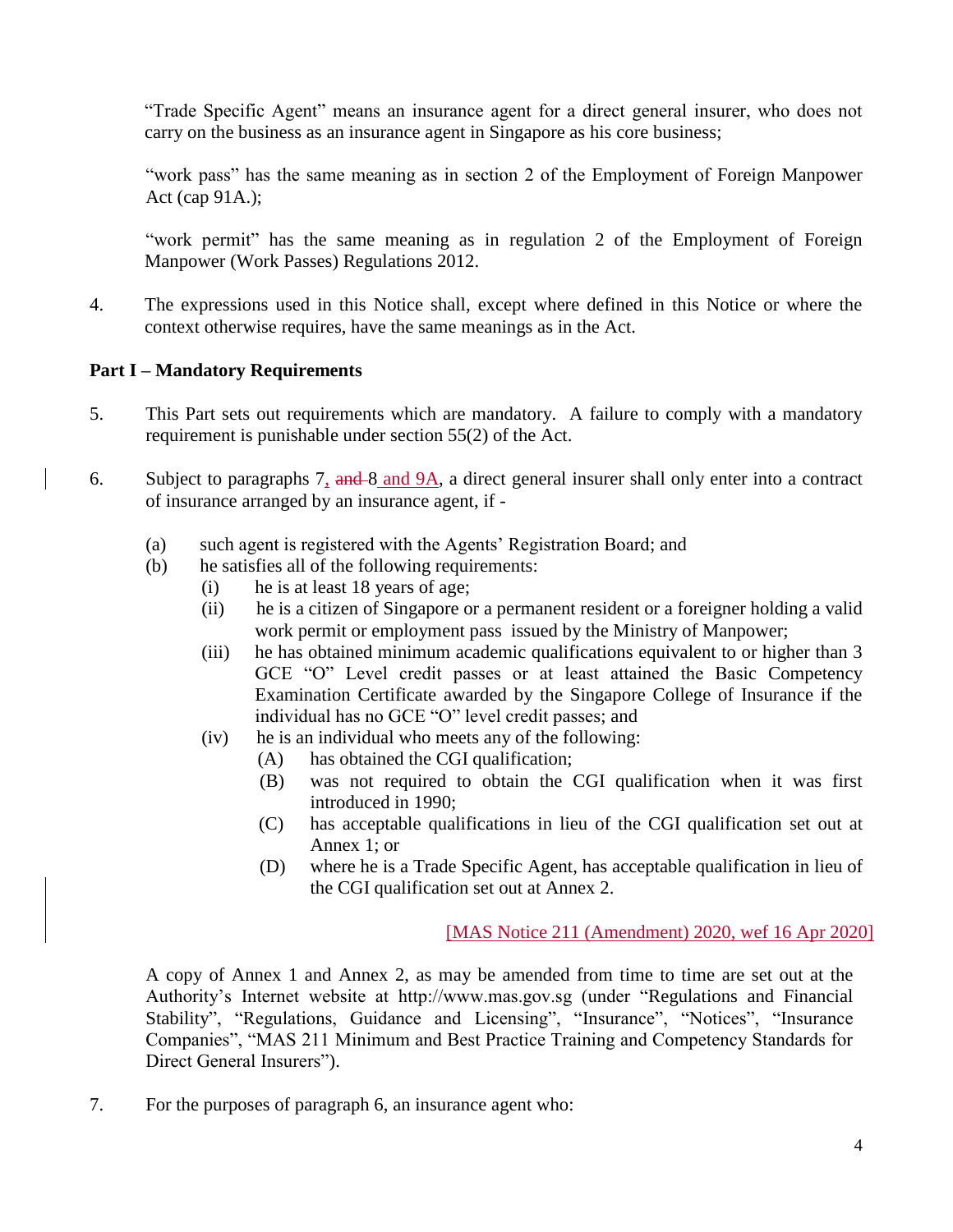- (a) is in possession of the Certificate in Insurance Practice or Certificate of Proficiency; and
- (b) was registered with the Agents' Registration Board at any time before 4 September 2009,

will not be required to obtain the CGI qualification.

[MAS Notice 211 (Amendment) 2020, wef 16 Apr 2020]

- 8. For the purposes of paragraph 6, an insurance agent which is:
	- (a) a bank licensed under the Banking Act (Cap. 19);
	- (b) a finance company licensed under the Finance Companies Act (Cap. 108);
	- (c) merchant bank approved as a financial institution under section 28 of the Monetary Authority of Singapore Act (Cap. 186); and
	- (d) an insurer licensed under the Insurance Act (Cap. 142) and is approved by the Authority to underwrite life business in Singapore;

need not register with the Agents' Registration Board.

- 9. Subject to paragraph 9C, a A direct general insurer shall ensure that each of its Relevant Persons possesses the CGI qualification before he or she is allowed to provide sales advice on or sell general insurance products or provide advice relating to claims made or to be made under an insurance policy unless:
	- (a) such a Relevant Person is aged 45 years and above as at 1 June 2002 and has attended all tutorials for the relevant CGI modules on or before 31 December 2002; or
	- (b) such a Relevant Person has acceptable qualifications in lieu of the CGI qualification. The list of qualifications is at Annex 1.

[MAS Notice 211 (Amendment) 2020, wef 16 Apr 2020]

## **Relief Measures During the COVID-19 Pandemic**

9A. Despite paragraph 6, where an individual is employed as, or appointed to act as, an insurance agent for a direct general insurer, between 16 April 2020 and 30 September 2020 (both dates inclusive), for a period of six months from the date of employment or appointment of that insurance agent (or such longer period as may be allowed by the Authority in writing), the direct general insurer may enter into a contract of insurance arranged by that insurance agent notwithstanding the insurance agent does not satisfy any one of the requirements in paragraph  $6(b)(iv)(A)$  to  $6(b)(iv)(D)$  of this Notice.

9B. A direct general insurer must, for the duration where it relies on paragraph 9A –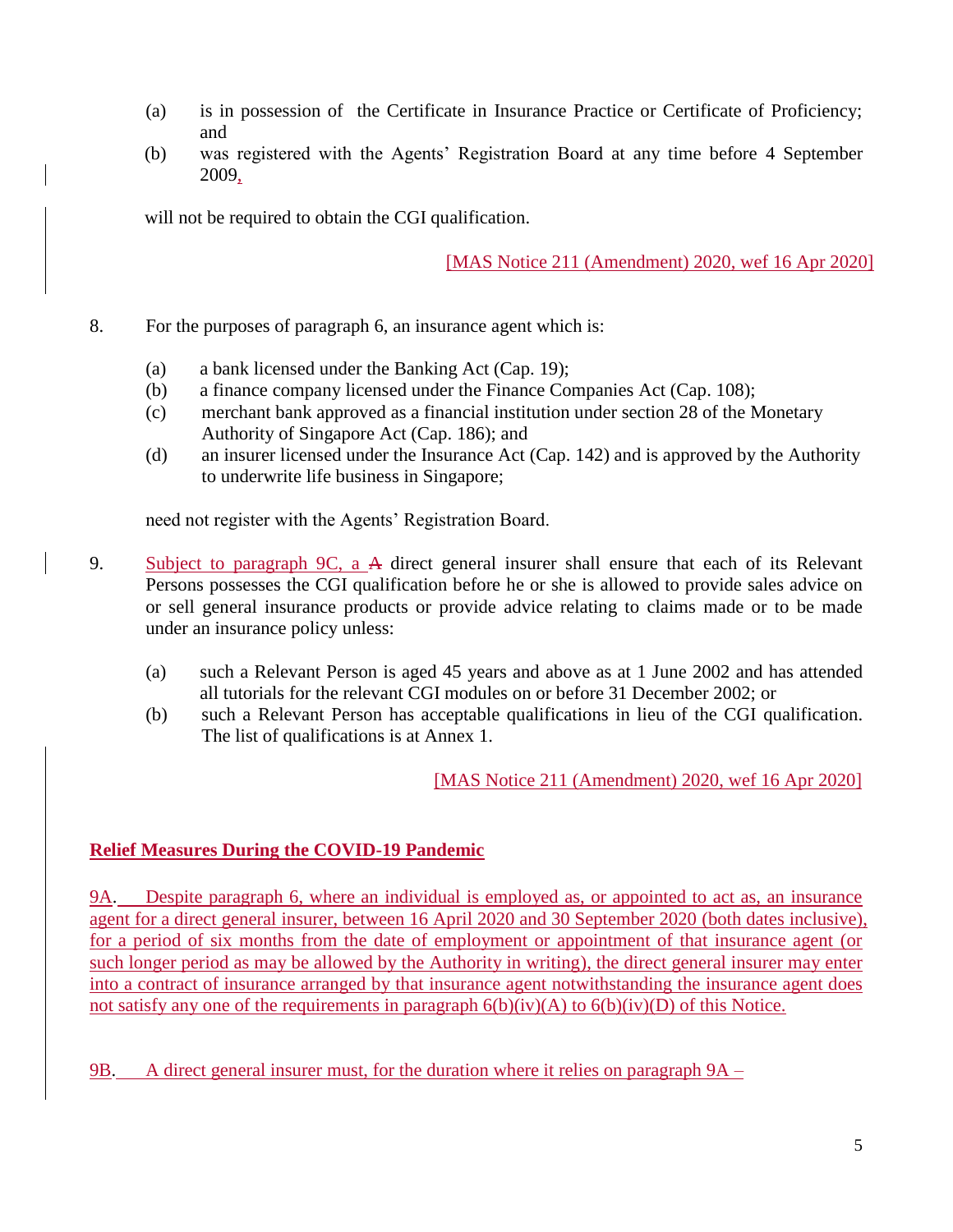- (a) put in place measures<sup>2</sup> to properly supervise the activities and conduct of the relevant insurance agent, including measures to ensure that all obligations assumed and liabilities incurred by the insurance agent are properly fulfilled, whether actual or contingent and howsoever arising, in relation to the arrangement of contracts of insurance by that insurance agent; and
- (b) put in place measures, including proper training, to ensure that the relevant insurance agent understands and complies with all Singapore laws that are relevant to the arrangement of contracts of insurance by that insurance agent.
- 9C. Despite paragraph 9—

 $\overline{a}$ 

- (a) where a Relevant Person is—
	- (i) employed; or
	- (ii) otherwise appointed,

to provide sales advice on or sell general insurance products or provide advice relating to claims made or to be made under an insurance policy, by the direct general insurer, between 16 April 2020 and 30 September 2020 (both dates inclusive); or

- (b) where a Relevant Person is—
	- (i) employed; or<br>(ii) otherwise ann
	- otherwise appointed,

to provide advice relating to claims made or to be made under an insurance policy, by a service provider, between 16 April 2020 and 30 September 2020 (both dates inclusive), and where the service provider is engaged by the direct general insurer to handle claims for the direct general insurer,

the direct general insurer is exempt from paragraph 9 of this Notice in respect of that Relevant Person for a period of six months (or such longer period as may be allowed by the Authority in writing) from  $\pm$ 

(c) in the case of a Relevant Person mentioned in sub-paragraph (a), the earliest of the following dates –

- (i) the date the Relevant Person is employed or otherwise appointed by the direct general insurer to provide sales advice on general insurance products;
- (ii) the date the Relevant Person is employed or otherwise appointed by the direct general insurer to sell general insurance products;
- (iii) the date the Relevant Person is employed or otherwise appointed by the direct general insurer to provide advice relating to claims made or to be made under an insurance policy; or
- (d) in the case of a Relevant Person mentioned in sub-paragraph (b), the date the Relevant Person is employed or otherwise appointed by the service provider to provide advice relating to claims made or to be made under an insurance policy .

9D. A direct general insurer must, for the duration where it relies on the exemption under paragraph 9C in respect of a Relevant Person –

<sup>&</sup>lt;sup>2</sup> The direct general insurer may refer to the Frequently Asked Questions (FAQs) on Relief Measures Relating to COVID-19 Situation - General Insurance and Health Insurance Examinations and Continuing Professional Development Requirements.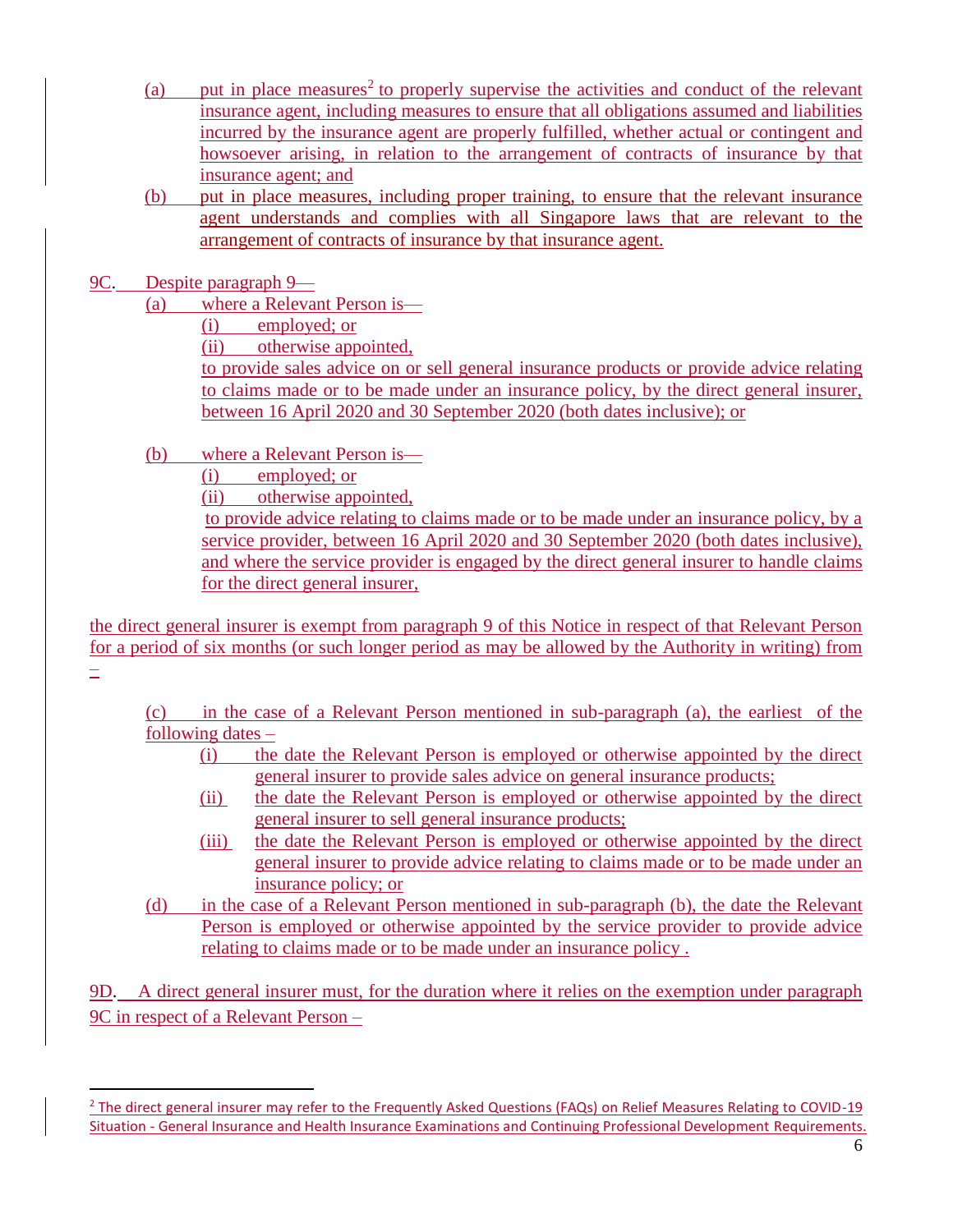- (a) put in place measures<sup>3</sup> to properly supervise the activities and conduct of the Relevant Person, including measures to ensure that all obligations assumed and liabilities incurred by the Relevant Person are properly fulfilled, whether actual or contingent and howsoever arising, in relation to the provision of sales advice on or sale of general insurance products or provision of advice relating to claims made or to be made under an insurance policy; and
- (b) put in place measures, including proper training, to ensure that the Relevant Person understands and complies with all Singapore laws that are relevant to the provision of sales advice on or sale of general insurance products or provision of advice relating to claims made or to be made under an insurance policy.

[MAS Notice 211 (Amendment) 2020, wef 16 Apr 2020]

9E. Where a direct general insurer relies on the exemption under paragraph 9C in respect of a Relevant Person, the direct general insurer must submit to the Authority all of the following information, within three business days from the relevant date –

(a) the Relevant Person's name;

(b) the relevant date;

 $\overline{a}$ 

(c) all the relevant activities being conducted by the Relevant Person.

9F. For the purpose of paragraph 9E, "relevant activity" means any of the following activities –

(a) provision of sales advice on general insurance products;

(b) sale of general insurance products;

(c) provision of advice relating to claims made or to be made under an insurance policy.

[MAS Notice 211 (Amendment) 2020, wef 16 Apr 2020]

## **Part II – Non-Mandatory Best Practice Standards in Training and Competency**

- 10. A direct general insurer should ensure that each of its Relevant Persons or insurance agents is adequately trained.
- 11. The Authority expects all direct general insurers to observe the non-mandatory best practice standards in training and competency which has been developed by the GIAS to raise the standards of service to customers. A copy of the standards is available on the GIAS website at [http://www.gia.org.sg.](http://www.gia.org.sg/) While these standards are not mandatory, the Authority expects all insurers to foster professional standards and enhance confidence in the insurance industry. As such, a direct general insurer should prepare and implement training and competency plans and maintain training and competency records for each of its Relevant Persons or insurance agents. A direct general insurer should ensure that each of its Relevant Persons or insurance agents

<sup>&</sup>lt;sup>3</sup> The direct general insurer may refer to the Frequently Asked Questions (FAQs) on Relief Measures Relating to COVID-19 Situation - General Insurance and Health Insurance Examinations and Continuing Professional Development Requirements.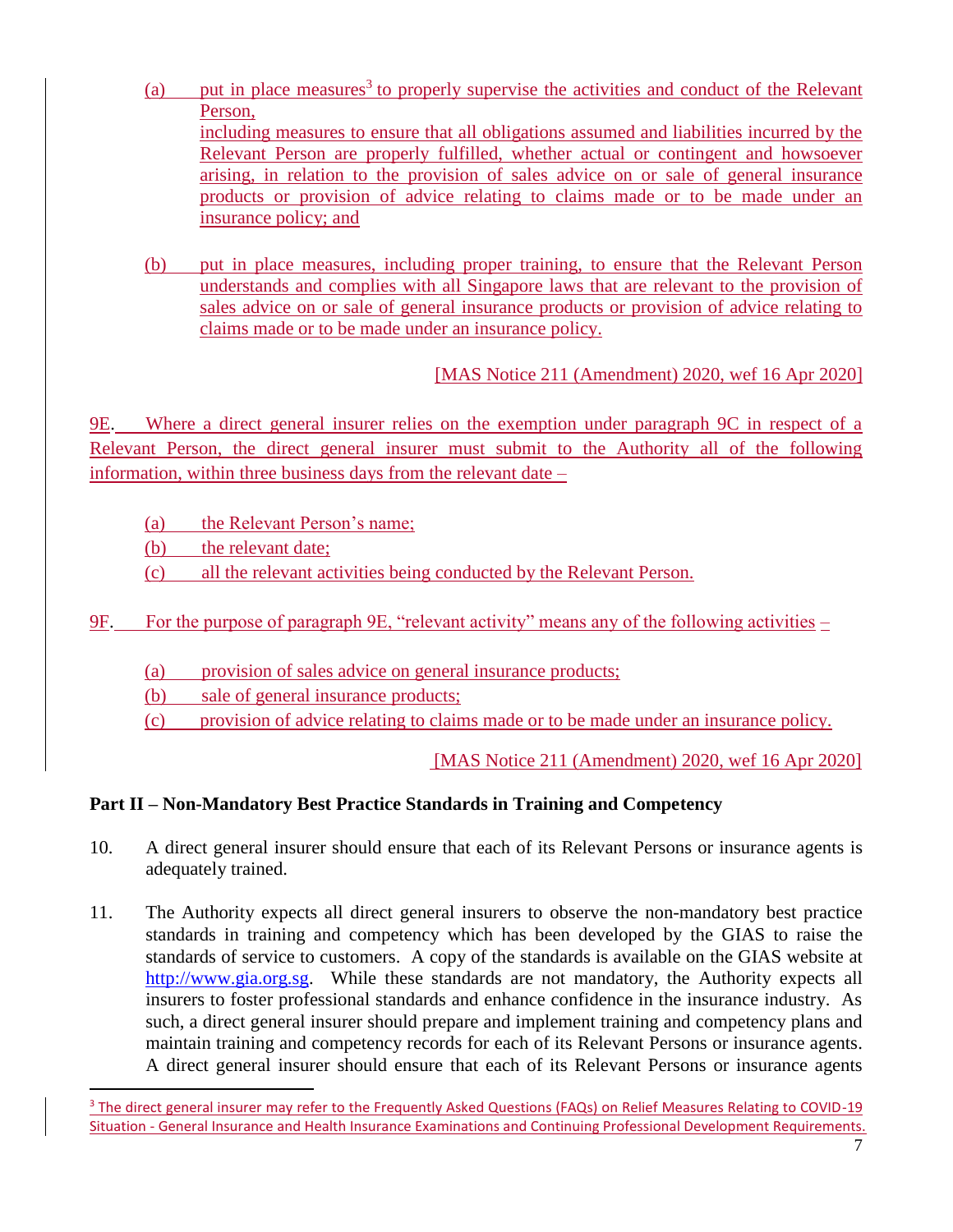complies with the minimum number of hours stipulated for continuous professional development.

## **Commencement and cancellation**

12. This Notice shall take effect from 20 July 2015. MAS Notice 211 dated 22 June 2007 will be cancelled from 20 July 2015.